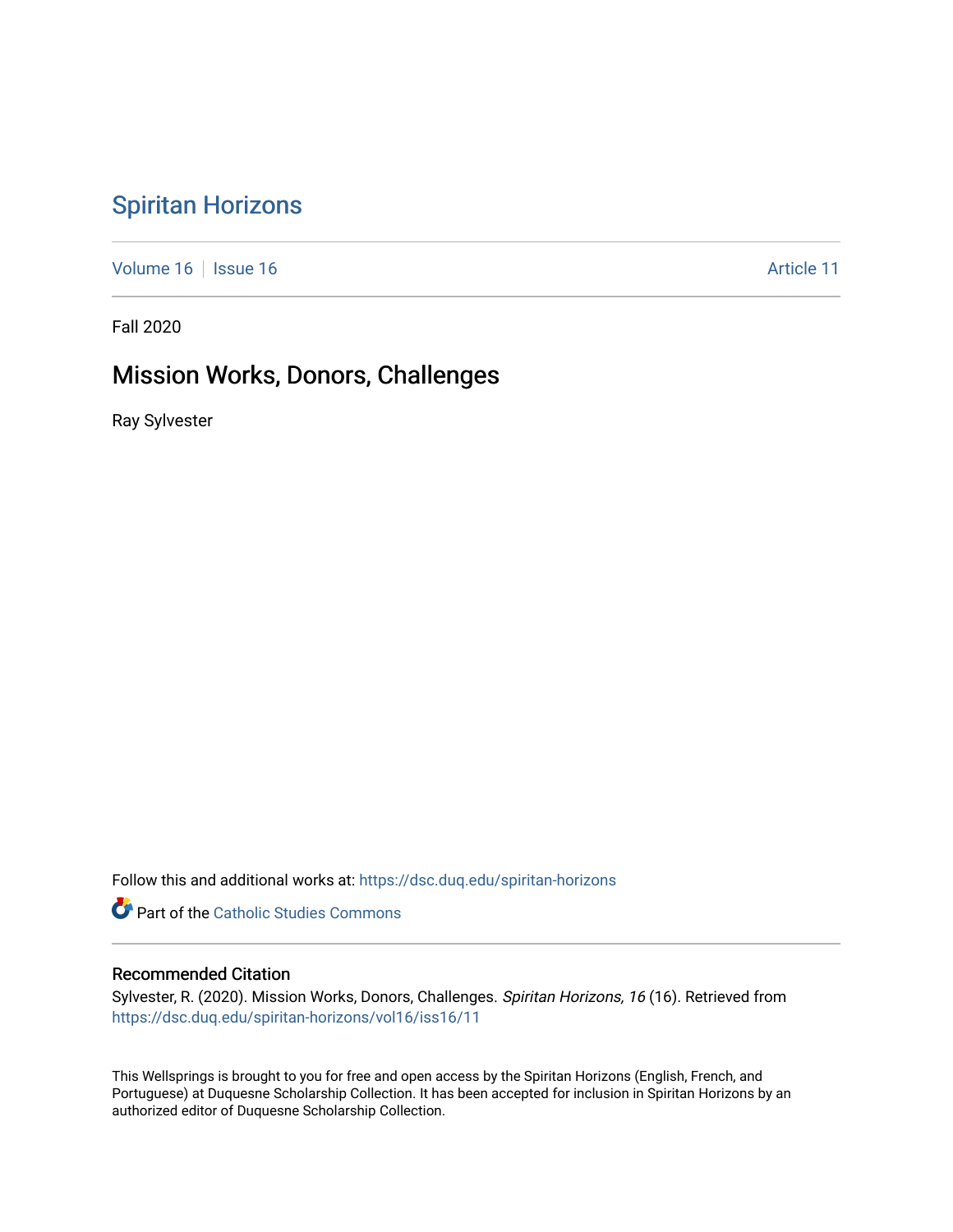

Mr. Ray Sylvester Mr. Ray Sylvester has served as the grants/social media coordinator for the Spiritan Office for Mission Development (SOMA) in Houston for the past seven years. He is a Seattle native, Jesuit-educated, and the father of two adult sons. His frst career was in the hospitality feld with Westin Hotels & Resorts, in seven U.S. cities and two in Scandinavia. With Westin he held senior positions at the corporate level as well as that of managing director of individual and groups of properties. Prior to working with the Spiritans he directed social outreach at St. Michael Catholic community and consulted for St. Mary's Seminary, both of which are in Houston.

*Circumscriptions are seeing their real estate patrimony diminish*

# **Mission Works, Donors, Challenges**

# **INTRODUCTION**

Fr. Jean-Marc Sierro's article, "Money, Providence and Spiritan Mission," *Spiritan Horizons* 14 (Fall 2019) caused me to refect on the seven years that I have been working with the Spiritan Office for Mission Advancement (SOMA). The result of that refection is my attempt to open a broader discussion on the long-term viability of the Congregation's current mission outreach.

## **PROTECTING ASSETS**

Circumscriptions are seeing their real estate patrimony diminish, to such an extent that we must consider the prospect of no longer having enough to live on in the next ten or fifteen years.1 Given this environment, it is prudent to extend the life of the Congregation's hard physical assets and to utilize the distribution channels available to retain and grow those donor segments providing the funds for mission projects. The increasing requests from confreres in the South for assistance to maintain present structures or to support construction of new structures are not sustainable.

Spiritan mission structures, seminaries, residences, health clinics, schools, even churches all have a natural life span that are influenced by changing times. In order to assess that lifespan, it is necessary to have a broad understanding of the present and near-term needs of a circumscription. The life of these assets can be extended through timely maintenance and by fulflling the intended purpose or the timely re-purposing of the structure for other needs. Neglected routine maintenance and improper purposing of structures can divert funds, preventing the completion of projects of a more immediate need.

There undoubtedly are examples that can be cited where lack of maintenance has resulted in almost uninhabitable structures. One seminary deferred maintenance, rendering parts of the building unsanitary and uninhabitable. Another example was the condition of the priests' kitchen at that same location. In both cases one must ask the question, "are those acceptable conditions in which to place confreres"? Certainly, the morale of those living in such conditions can be negatively impacted, especially when help is not readily available or seen to be forthcoming.

Conditions such as these can be more efficiently addressed with the establishment of minimum standards of maintenance for structures and oversight responsibilities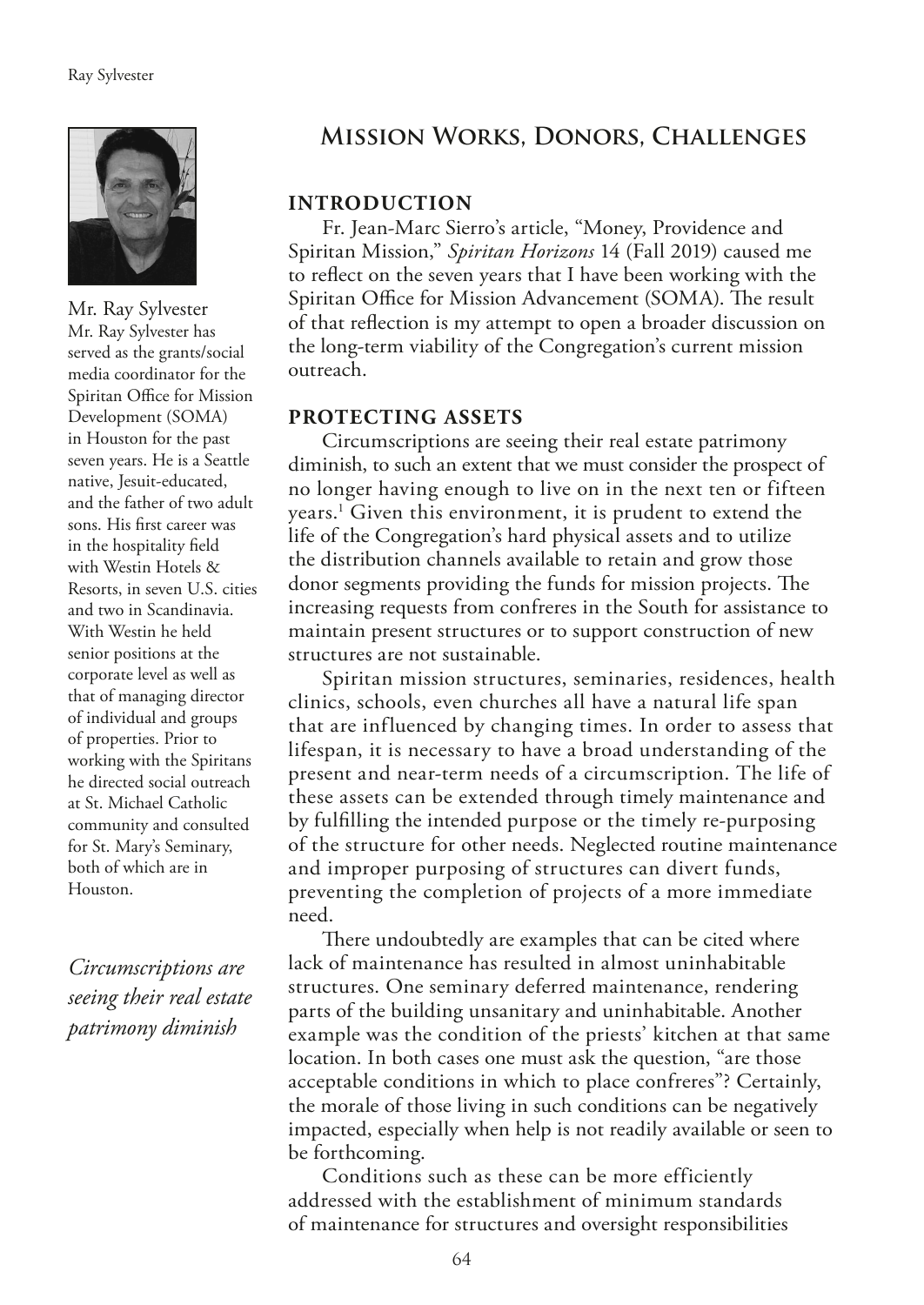Spiritan HORIZONS

*One seminary deferred maintenance, rendering parts of the building unsanitary and uninhabitable*

*donors expect the Congregation to be good stewards of the gifts they provide*

*an operating plan for the facility should include provision for timely routine maintenance*

through the circumscriptions and provinces in reviewing these structures on a consistent, scheduled, basis. Such reviews allow for priorities to be established, re-purposing to be explored, and possibly combining facilities and even closing others.

Provincials and circumscriptions should have information on each structure, what the operating costs are, and the future fnancial needs for each, assuring that they are properly maintained. Certainly, donors expect the Congregation to be good stewards of the gifts they provide, and efficient management of structures is evidence of that good stewardship.

It is important to ensure the long-term viability of a mission project. That continuity and sustainability can be compromised by the rotation of superiors / provincials, and bursars. Projects thought important by one leadership group can take on a lesser priority by the succeeding leadership team.

An example: in a parish, a few years ago, a pastor was faced with the presence of several widows in his congregation who had no means to support themselves and their families. The solution was to create a sewing cooperative where the women would make clothing for their families, and produce garments, such as school uniforms that would provide them with income. When inquiring about the progress of the project a few years after its inception, the "founding" pastor, now in another location lamented the fact that the project had not been continued by his successor, even though it had demonstrated the desired positive, tangible results.

## **DETERMINING NEEDS**

The question to be asked always is, "what is the best use of donated funds to build and animate mission projects?" Decisions to build a structure should be made based on real data as to how the planned structure will serve the priorities of the Congregation. Construction costs should include the furniture, fxtures, and equipment to be installed in the structure. Likewise, an operating plan for the facility should include provision for timely routine maintenance and resources to sustain the project. Armed with this acquired information and well-articulated, consistently communicated Congregation priorities, circumscriptions can make competent decision on how to proceed.

#### **DETERMINING VALUE**

The following is a useful tool for assessing the viability of a proposed project. As needs are determined, they can easily be plotted on an efort/impact matrix, as a means of graphically estimating the cost of a project and of the potential number of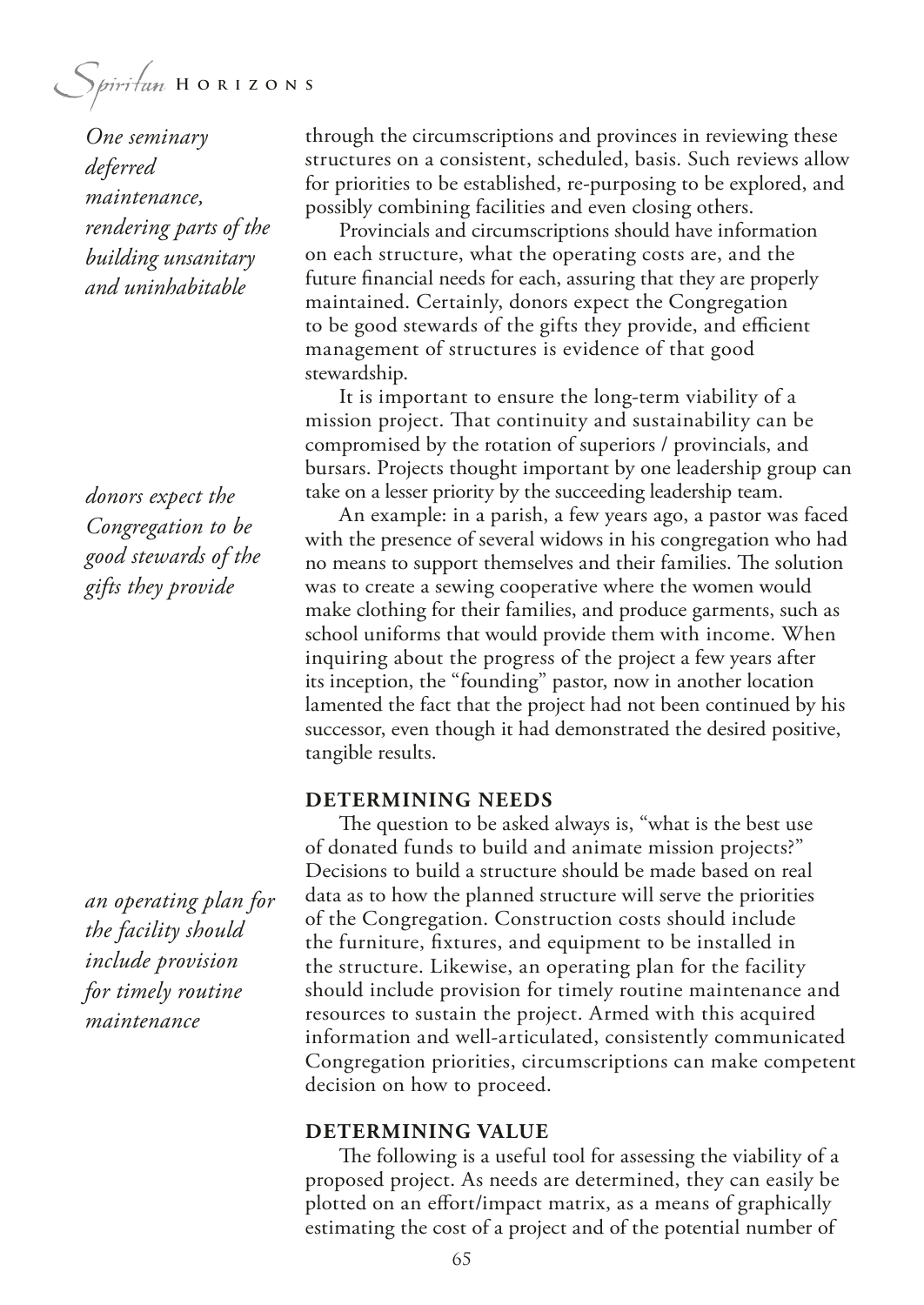

#### *Efort / Impact Matrix*

effort: *the amount of time, money and other resources it will take to complete the project.* impact: *the number of people who will be served, now, and into the future.*

lives to be afected with its successful completion. This is a useful tool for provincials whose confreres have requested approval for multiple projects, allowing all projects to be ranked in a similar fashion, and province priorities established.

A recent example of a low cost, high impact project may be useful. Holy Ghost College in Sankera, Nigeria lacked enough nighttime electrical supply, and relied solely on a costly, fuel driven generator. A project was completed at a cost of \$4,700 to connect the campus to the neighboring electric grid providing a continuous source of electricity for the 300 students and staf, during the typical, daily 12 hours of darkness. The project is also sustainable as the cost of electricity is well below that of generator fuel. In this case the project would be placed in the lower right-hand box.

### **GRANT PROCESS**

The present process begins with a confrere or confreres living in situ and recognizing a need that would better serve those to whom they minister. The idea is shared with the provincial, and with his concurrence, and written approval, a project application for funding is developed.

The confrere project owner reaches out to known sources of potential or past funding. Those sources include foundations, governmental or NGOs, as well as the regional Spiritan development offices of the Congregation, such as SOMA, CESS-Kibanda, etc.

There are things that the development offices can do, and donor applicants must understand those parameters. For example, a \$50,000 grant application may represent a third of a development office's annual giving budget.

For the most part, however, I have experienced a steady realization on the part of grant applicants that they, too, must do more of the heavy lifting when it comes to fund raising.

When funding is approved by SOMA, CESS-Kibanda, etc. those development offices should place consistent funding conditions on the use of the grants, namely, to apply the monies only to the intended project as designated by the donor. A

*The idea is shared with the provincial, and with his concurrence, and written approval, a project application for funding is developed*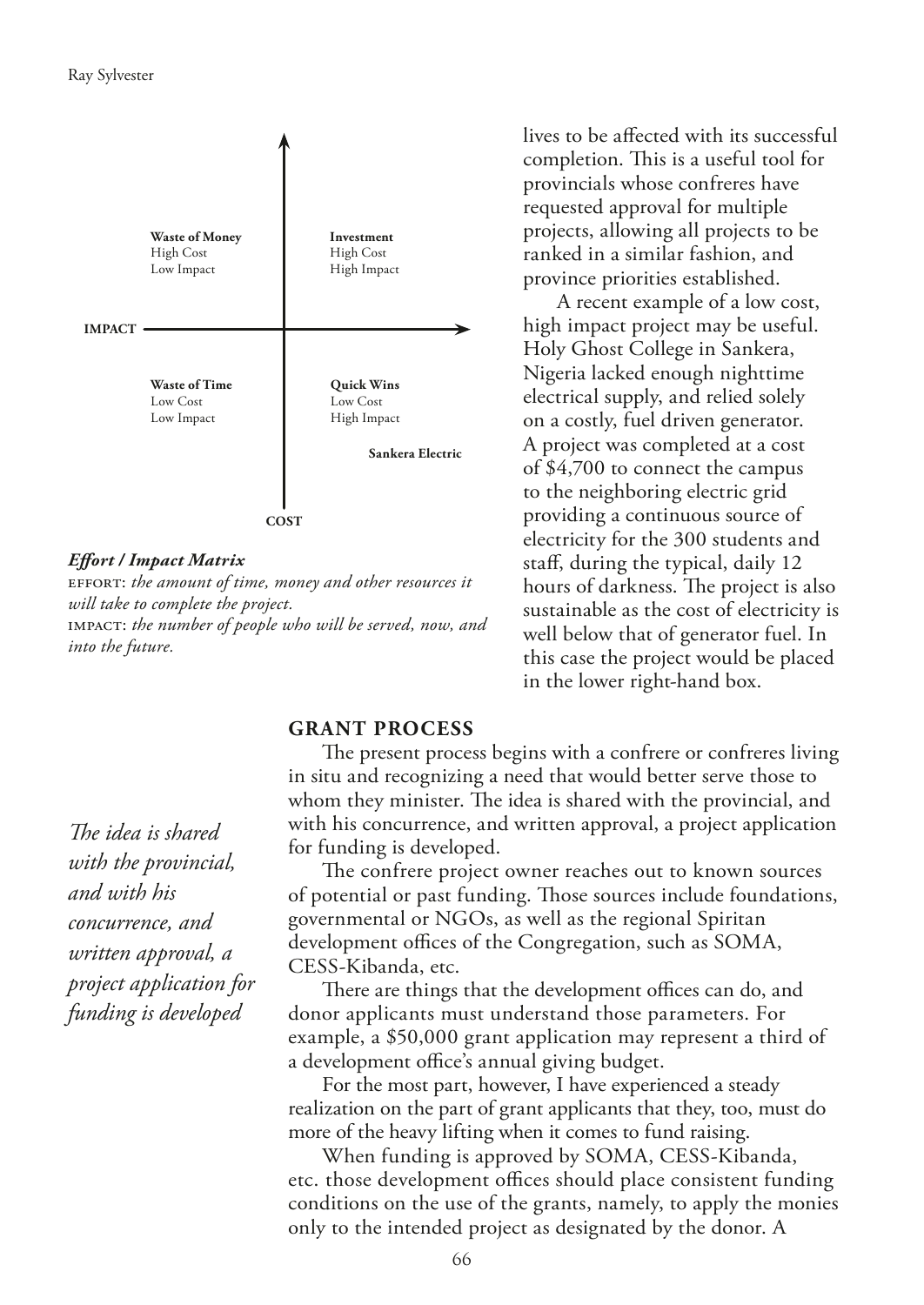Spiritan HORIZONS

*a responsibility to provide progress reports, with timedated images, as well as a fnal report*

signed statement of acknowledgement from the applicant and superior should also be requested. The grant recipients also have a responsibility to provide progress reports, with time-dated images, as well as a fnal report evaluating the efectiveness of the project. Failure to provide this valuable feedback damages our relationship with donors and jeopardizes our ability to assist future grant applicants.

These foregoing activities engender credibility in the eyes of our donors and provide information that can be shared with them as to how their donations are being spent.

All projects begin with the best of intentions, yet some begin and remain uncompleted for months or years. One church project was started in 2013, and almost seven years later, it remains a shell, with an incomplete exterior and interior. The funds for completion were "promised," but not received. In another case, a youth center was started with only 50% of the project cost in hand. It sits in an unfnished condition, open to the elements awaiting funds to complete the project. With hindsight one might question whether these were the best uses of those funds, and how much of a project's total cost must be in hand before the approval is given to commence.

Societal needs continue to spike upward making it difficult for any single non-profit to accomplish its mission single handedly. Increasingly, agencies will choose the option to act in partnership with other like-minded organizations.

#### **DONORS**

The global multitude of worthy causes has reached staggering proportions, resulting in heated competition for funding.

Job number one for provinces and circumscriptions is staying close to present donors and widening the net to those who have not heard the Spiritan story.

Although the study from Fidelity Charitable, on The Future of Philanthropy<sup>2</sup> was conducted in the U.S. in 2016, the following fndings remain relevant today.

- An increasing number of donors are becoming resultsfocused. Donors are also more discerning about where their dollars go, what programs will their donations serve? What percentage of their gifts will be used to deliver the intended result? Do the non-profts have compelling stories demonstrating a need that their money can quickly impact? What type of feedback are they providing me as a donor?
- Donors also take advantage of social media connections to learn more about causes and to connect to issues they

*staying close to present donors and widening the net to those who have not heard the Spiritan story*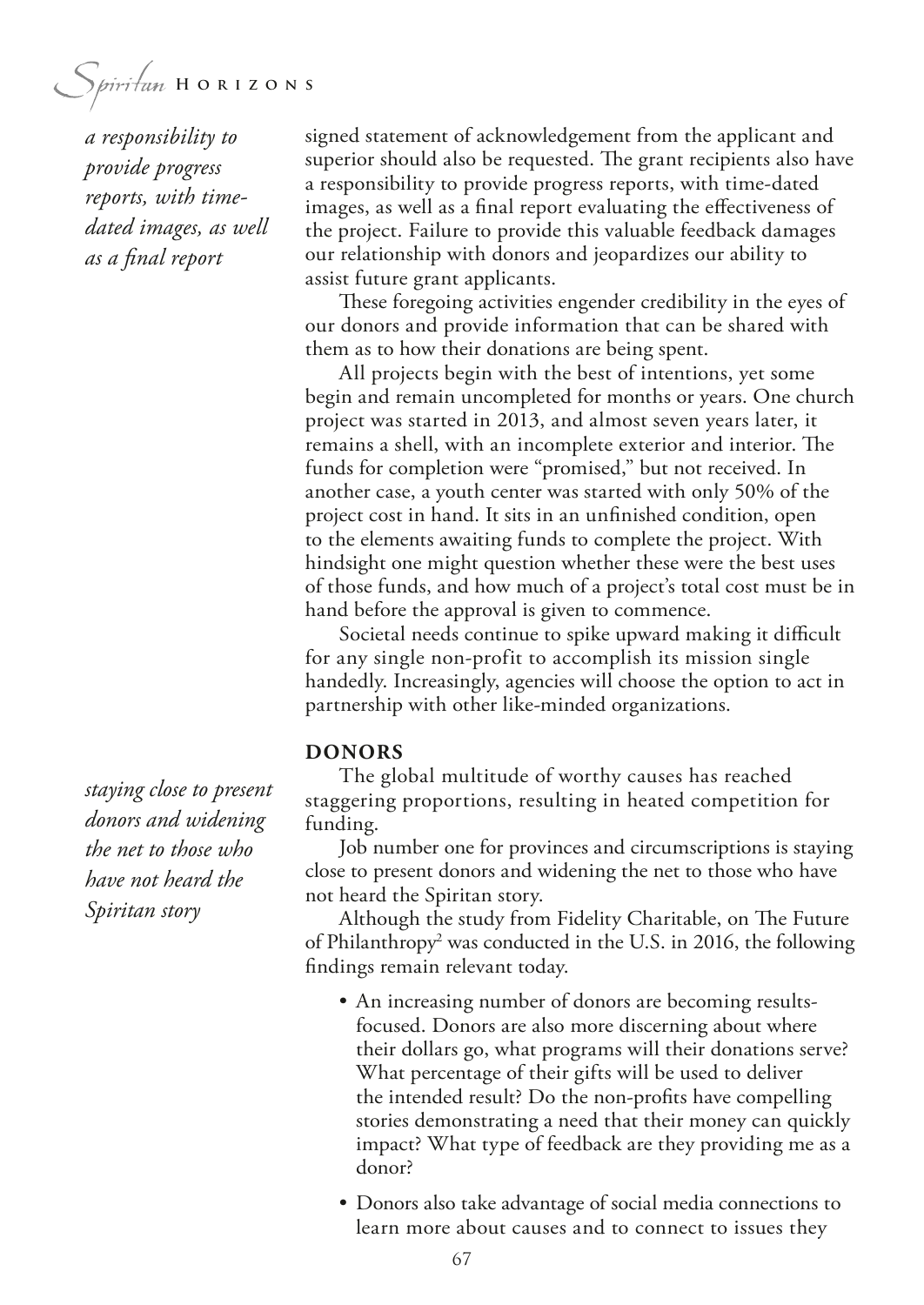*communication is the key to gaining friends of the Spiritans and retaining them*

*Every circumscription should be planning towards a sustainable future*

care about—another empowering tool for individual donors.

Studies indicate that the #1 reason that people donate is that the cause or organization is important to them (59%). Causes become important to people when they become aware of them, and they are compatible with their individual or family values.

The operative word, then, is "awareness." How do we get the mission work of the Congregation in front of potential donors?

Not surprisingly, communication is the key to gaining friends of the Spiritans and retaining them. Today that means using various modes of communication, including emails, newsletters, direct mail and social media. In another fve years new modes will emerge requiring the Congregation to continuously invest in technology as well as the on-going education of key staff members working in this area.

Fundamentally, the Congregation must shift from a passive development attitude, relying on government subsidies, annual novena, mission appeals, etc. to a more aggressive and realistic one. Simultaneously, the burden of fund raising should be one stressing that the grant applicant must be actively engaged in some form of collaborative fund raising.

Additionally, grant applicants would beneft from a broader understanding of what is realistic to raise in challenging economic times, living within their provinces' means. One aspect of that process might call for the Congregation's development offices to inform applicants of the annual budgets of each of those offices, and the average amount granted over past periods. An example can be found on the "grants" page of the U.S. Spiritans website.

Every circumscription should be planning towards a sustainable future. Measurable goals should be established for growth and funding to support their confreres, and their ministries. That can be achieved, provided decisions are made to organize and leverage the resources of the Congregation towards a common goal and move away from operating in separate silos. The silo mentality can impact cooperation and results, reduce morale, and may contribute to the overall failure of this organization and its culture.

As mentioned earlier, there is tremendous competition for discretionary monies, i.e., donations from individuals and foundations. Retaining loyal donors is far cheaper than the cost to develop new donors, although eforts in both areas are essential for growth. We must stay connected to our donors, provide opportunities for them to "touch" the benefciaries and results of their gifts, communicate with them consistently, and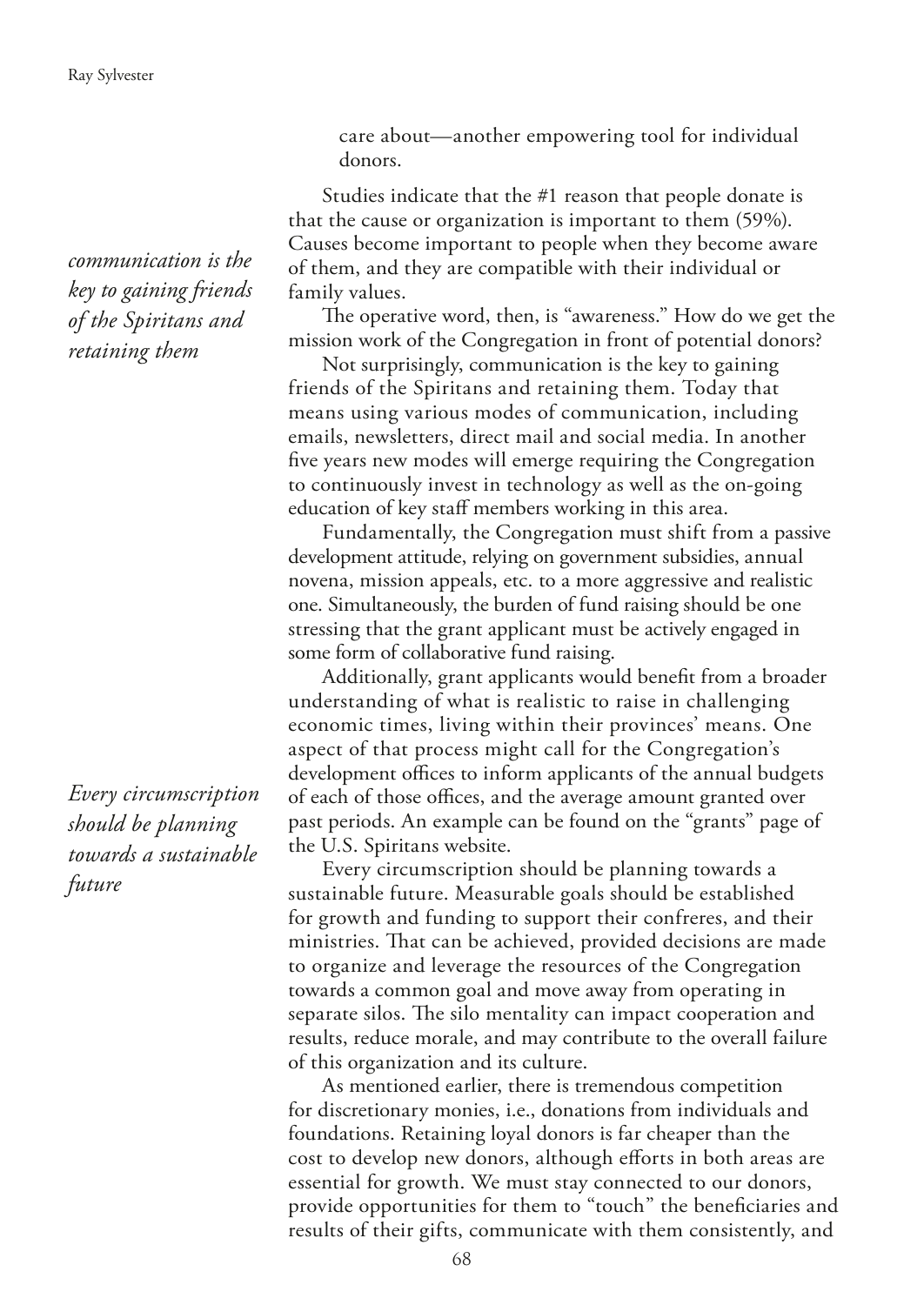provide them assurance that our work is achieving our shared goal, namely: to change lives for the better.

# **CHALLENGES**

Currently we are experiencing an historic global pandemic which results in additional economic and social upheaval, added to the existing crop failures and locust infestations in sub-Saharan Africa.

COVID-19 ushered in a near global economic collapse. Personal wealth vanished for many; unemployment in the U.S. reached depths not seen since the Great Depression of the 30s. It may be years before the non-proft community returns to pre-January 2020 donation levels.

As a result of the recession of 2008–2010, total giving in the United States was reduced by 7.0% in 2008 and by another 6.2% in 2009.

> *The most recent data show that the growth rate in charitable giving between 2009 and 2011 was the slowest of any two-year period since 1971 with only one exception: the recession of 2001 in the wake of the 9/11 attack.3*

At this writing, the frst quarter of 2020 experienced the largest drop the Dow Jones experienced since 1987, and the World Monetary Fund was predicting the worst global recession since the Great Depression of the 1930s.

For the frst time, U.S. based international outreach entities that historically bring relief to developing countries are delivering their unique services here at home in America in the wake of the coronavirus. Doctors Without Borders, Feed the Children, Direct Relief MediShare, and Samaritan Purse International are but a few of them.

> *CARE, an international humanitarian and development organization, announced its frst-ever domestic aid*  initiative in response to the COVID-19 pandemic. The *program will provide monetary assistance, food, and essential supplies to individuals in need and at risk, including essential workers, frontline medical personnel, and caregivers, in the form of CARE Packages.4*

It is uncertain as to how long countries like Ireland and Germany will provide taxpayer funds for international mission projects. Fr. Michael Begley, C.S.Sp., Director of CESS-Kibanda is forecasting a 50% funding drop over the next two years from these countries.

*COVID-19 ushered in a near global economic collapse*

*It may be years before the non-proft community returns to pre-January 2020 donation levels*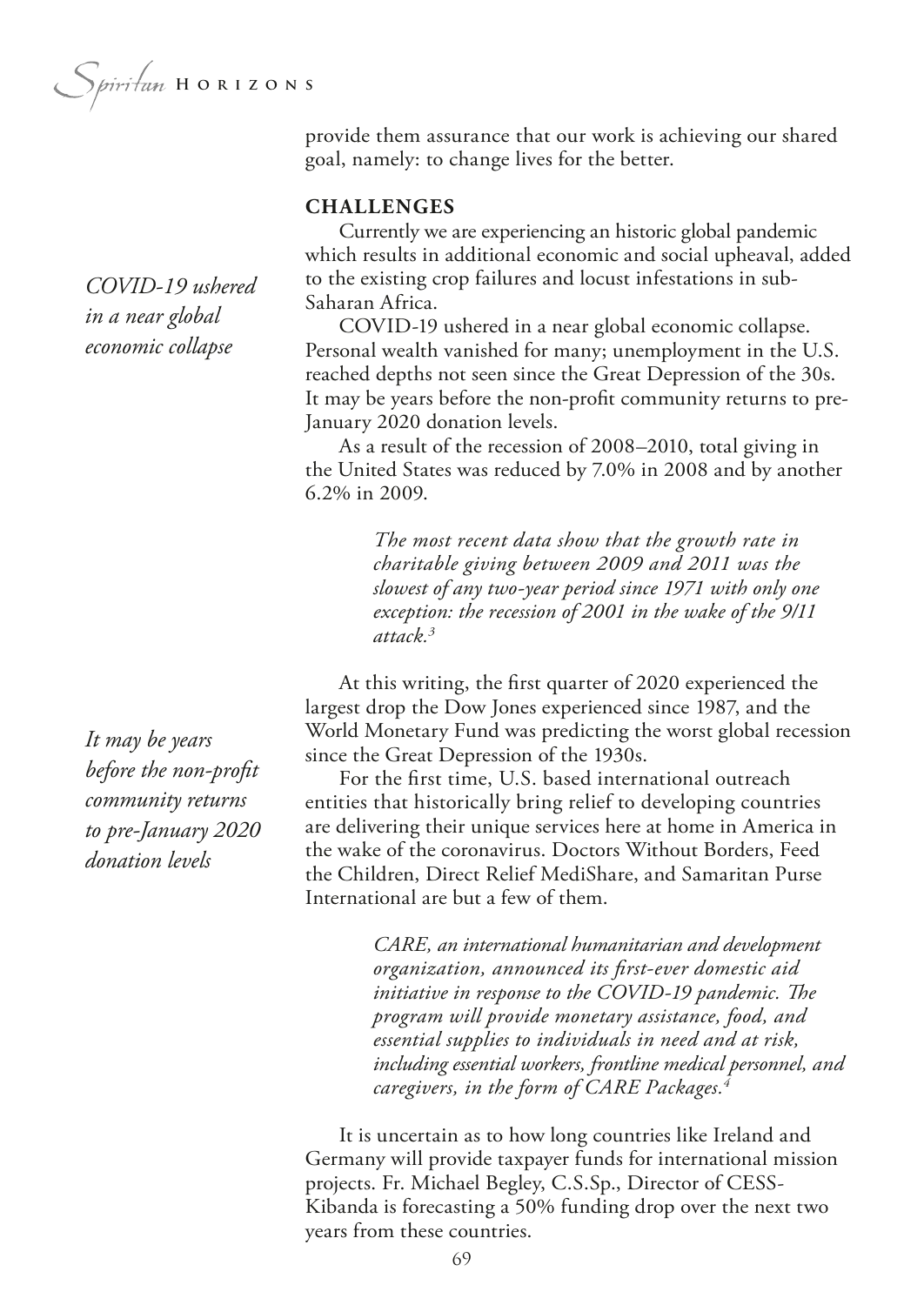This situation has obvious implications for continuing the historic level of U.S. charitable funds moving from North to South.

Not all U.S. non-profits will suffer equally, however. Those with a history of transparency, successful delivery, and well communicated, compelling stories of need will continue to find support for their missions. These include local food banks, churches, and other community social service outreach providers.

The winners during this period of recovery will be those non-profts that have cultivated recognized brands over decades and remain close to their donor bases through ups and downs in the global economy.

Time will tell what the impact on charitable giving the 2020 recession will have. However, there is historic economic evidence that indicates that local social service agencies (food banks, churches, proven non-proft programs, etc.) are the frst focus of donors as the economy recovers from recession. The arc widens to regional and national causes (St. Jude Hospital, March of Dimes, Feed the Children, etc.) as the recovery advances. Finally, as the economy shows real staying power international causes (SOMA, CESS-Kibanda, Doctors Without Borders, religious orders, CARE, Catholic Relief Services, etc.) receive the consideration of potential donors.

Unfortunately, support for Spiritan mission work clearly falls within the latter group. Additionally, the work of the Spiritans is often in remote locations many thousands of miles away from prospective donors.

One way to bridge this geographical expanse is to create tours, made available to our contributors, to travel to locations such as Tanzania and Kenya where they can meet local Spiritans, visit completed projects, and interact with project benefciaries.

Another way to bridge the geographical expanse is to leverage the resources of the most important, unused constituency available to us. I refer to the vast number of people who were evangelized, educated, or in other ways had their lives changed by their relationship with a Spiritan or group of Spiritans. Many have immigrated from their countries of origin, and are now in the United States, Canada, and Europe. Identifying and reaching these "Spiritan Alumni" may be impractical now, however, consideration should be given to ways we can reach them in the future.

Two other challenges continue to loom on the horizon. The first deals with human resources. While Africa and Asia continue to attract and prepare men for the priesthood, Spiritan vocations in Europe and the Americas have been in decline since the 1970s. Many priests are ageing or retiring, having reached their 70s. Is it time and feasible to initiate a Spiritan Lay

*One way to bridge this geographical expanse is to create tours, made available to our contributors, to travel to locations*

*Identifying and reaching these "Spiritan Alumni"*